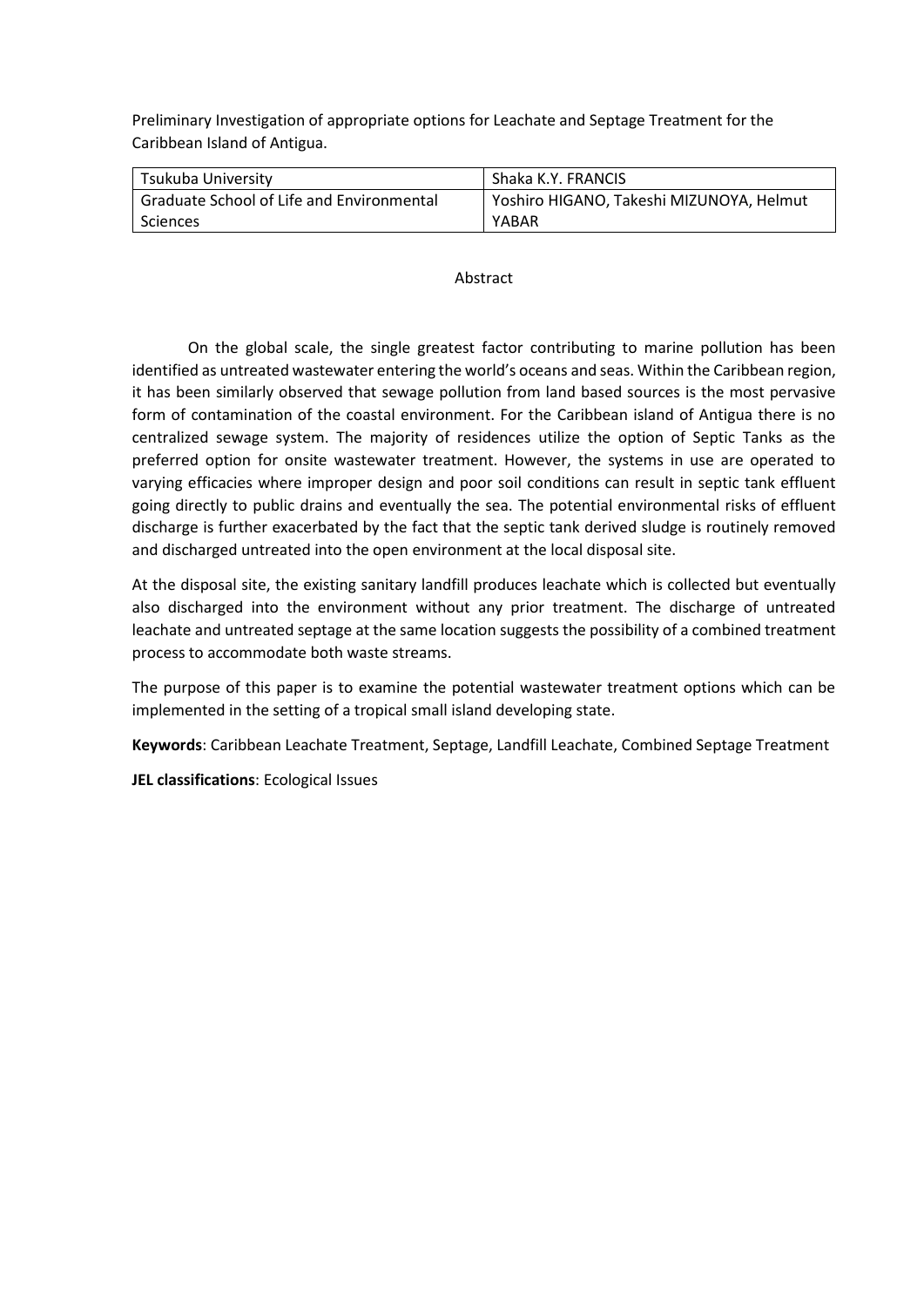Preliminary Investigation of appropriate options for Leachate and Septage Treatment for the Caribbean Island of Antigua.

| Tsukuba University                        | Shaka K.Y. FRANCIS                       |
|-------------------------------------------|------------------------------------------|
| Graduate School of Life and Environmental | Yoshiro HIGANO, Takeshi MIZUNOYA, Helmut |
| Sciences                                  | YABAR                                    |

#### 1. Introduction

The single greatest factor contributing to global marine pollution has been identified as untreated wastewater entering the world's oceans and seas (UNEP/GPA, 2006). Within the Caribbean region, it has been similarly observed that "sewage pollution from land sources and from ships has been the most pervasive form of contamination of the coastal environment" (CARSEA, 2007). As is the case for the Caribbean and other small island developing states, the growing standard of living and increases in populations and industries such as tourism has resulted in increased waste water generation with a concurrent trend for increased incidences of environmental degradation. As such, waste water management is slowly coming to the fore as a key developmental issue within the wider Caribbean region.

Throughout the Caribbean region, it has been estimated that less than 2% of urban sewage is treated prior to disposal (Emanuel, 2010). In the twin island nation of Antigua and Barbuda, there is no centralized sewerage system. The notable local attempts at collection and treatment systems are package plants principally used by Hotels of which 48% were characterized as being in "poor condition or non-operational" (UNEP, 1998a). Individual treatment systems are utilized to varying degrees and efficacies, where the norm is for septic tank effluent to go directly to the sea (UNEP, 1998a). The individual type systems used at the household level include the bucket system (a.k.a. night soil); pit privy (a.k.a. pit latrine) and septic tank & soak-a-way system (UNEP, 1998b).

In Antigua and Barbuda, the thrust towards a concerted effort to mitigate against wastewater related environmental effects is evidenced by the fact that Antigua has signed on to the Convention for the Protection and Development of the Marine Environment in the Wider Caribbean Region (also known as the Cartagena Convention) and the Protocol on the Control of Pollution from Land-Based Sources and Activities (LBS Protocol).

As with Antigua, the wider Caribbean has had checkered results implementing and sustaining adequate treatment and management options even with the recognition of the current limited management practices and the potential risks to the environment. UNEP/ GPA reported in the 2006 State of the Marine Environment Report that significant financial constraints exist and that there is a lack of adequate, affordable financing available for investments in wastewater management in the Wider Caribbean Region. In addition to financial constraints, other substantial barriers exist: inadequate national policies, laws and regulations; limited enforcement of existing laws and regulations; poor communication and collaboration between various sectors and agencies which contributes to a fragmented approach to wastewater management; and limited awareness, knowledge and understanding of appropriate, alternative and low cost wastewater treatment technologies. Other limitations in technical capacity (e.g. in developing project proposals, operating and maintaining treatment systems, and monitoring and analysing wastewater discharges and impacts) constrain progress in effectively managing wastewater.

An additional problem amongst those Caribbean territories with conventional treatment technologies is the issue of sustainability. The conventional centralized systems generally use large amounts of scarce water resources to flush domestic wastewater out of residential areas. In turn, the wastewater must be treated and the cost of treatment increases as the flow increases. Another reason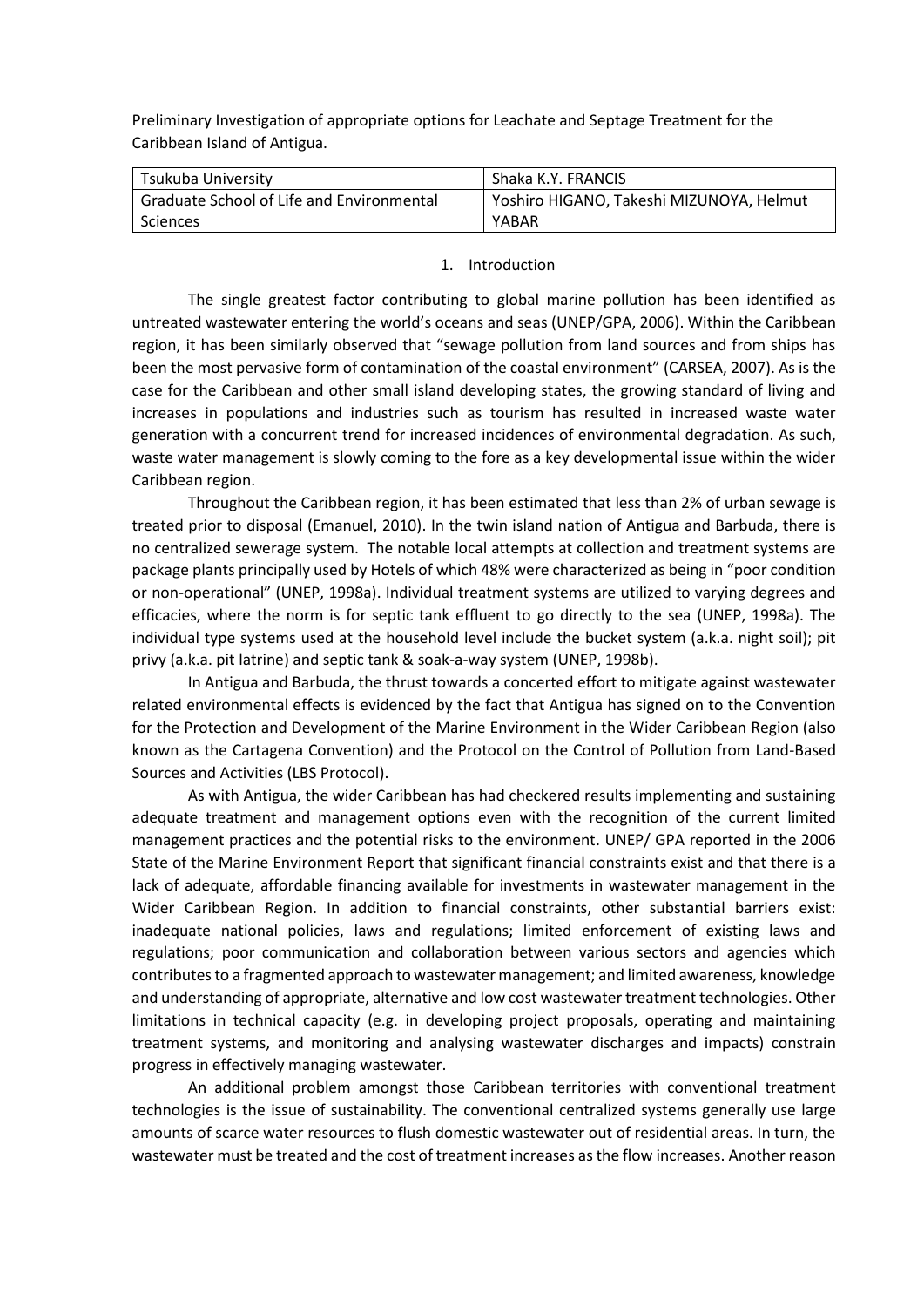many treatment systems in the region are not successful is that they were copied from treatment systems in developed countries without considering the appropriateness of the technology for the culture, land, and climate. In the end, many of the implemented installations were abandoned due to the high cost of running the system and repairs, and the lack of technical capacity to properly operate and maintain these systems.

In Antigua, a unique opportunity exists wherein household septic tank derived sludge (septage) and night soil are collectively disposed untreated at the sole authorised disposal site for municipal solid waste i.e. the Cooks Sanitary Landfill and Disposal Site. At this sanitary landfill, the collected municipal solid waste leachate is collected, stored and routinely released into the adjacent environment without treatment. Due to the proximity of the two liquid waste streams and the potential environmental risks associated with their untreated release into the environment, the paper will seek to investigate viable and appropriate technologies for separate or combined treatment of septage and leachate.

#### 2. Background

The nation of Antigua and Barbuda is a twin island state within the North-eastern Caribbean. The country is made up of 2 larger inhabited islands and a few other smaller islets. Of the inhabited islands, the larger island of Antigua is 108 square miles (280 sq. km) in size and the smaller island of Barbuda is 62 square miles (160 sq. km) in size. The estimated resident population of the nation is 85,567 with a total of 83,922 living in Antigua and 1,645 living in Barbuda. Including visitors, the population is recorded as 88,566 persons (Government of Antigua and Barbuda, 2014). Atypical for islands of the Lesser Antilles, Antigua and Barbuda is characteristically absent of the dense tropical forests, rivers, expansive watersheds and mountainous landscapes which are generally attributed to the tropical climes of the region. Both islands are exposed to a tropical marine climate, with strong influence of the northeasterly trade Winds, constant high temperatures, and a very marked Wet and Dry season.

There is little variation in temperature throughout the year but very variable levels of precipitation. Average monthly minimum temperatures range from  $22.4^{\circ}$ C in February to  $25.4^{\circ}$ C in August, while monthly maximum temperatures range from 27.9 $^{\circ}$ C in February to 30.5 $^{\circ}$ C in September (Cooper & Bowen, 2001) As given by the Antigua and Barbuda Meteorological Office, the average annual rainfall for Antigua is 1203.6mm (for the period 1981 – 2010) however there is a seasonal striation pattern wherein the precipitation is highest during the months of August to December (wet season) and lowest between January and April (dry season) (Cooper & Bowen, 2001)

The extremely variable levels of rainfall coupled with erratic distribution and limited surface or ground water storage areas have combined to produce recurring scenarios where precipitation is insufficient to meet economic, social and environmental demands (Cooper & Bowen, 2001). Antigua is one of the most arid islands in the region, has droughts every 3 to 7 years, and where desalination is the largest contributor (>70%) to the national potable water system (PAHO, 2012). Barbuda is considerably drier compared to Antigua, with an average annual precipitation of 750mm to 900mm for the period 1965 – 2000 (Organisastion of American States, 2001). The high temperatures and local wind patterns give rise to relatively high evapotranspiration rates which has been reported to normally exceed effective precipitation in 11 months of the year (Cooper & Bowen, 2001). However, in the absence of specific monthly values for local evapotranspiration data, for the purposes of the paper, the conservative estimate evapotranspiration rate is taken as 70%.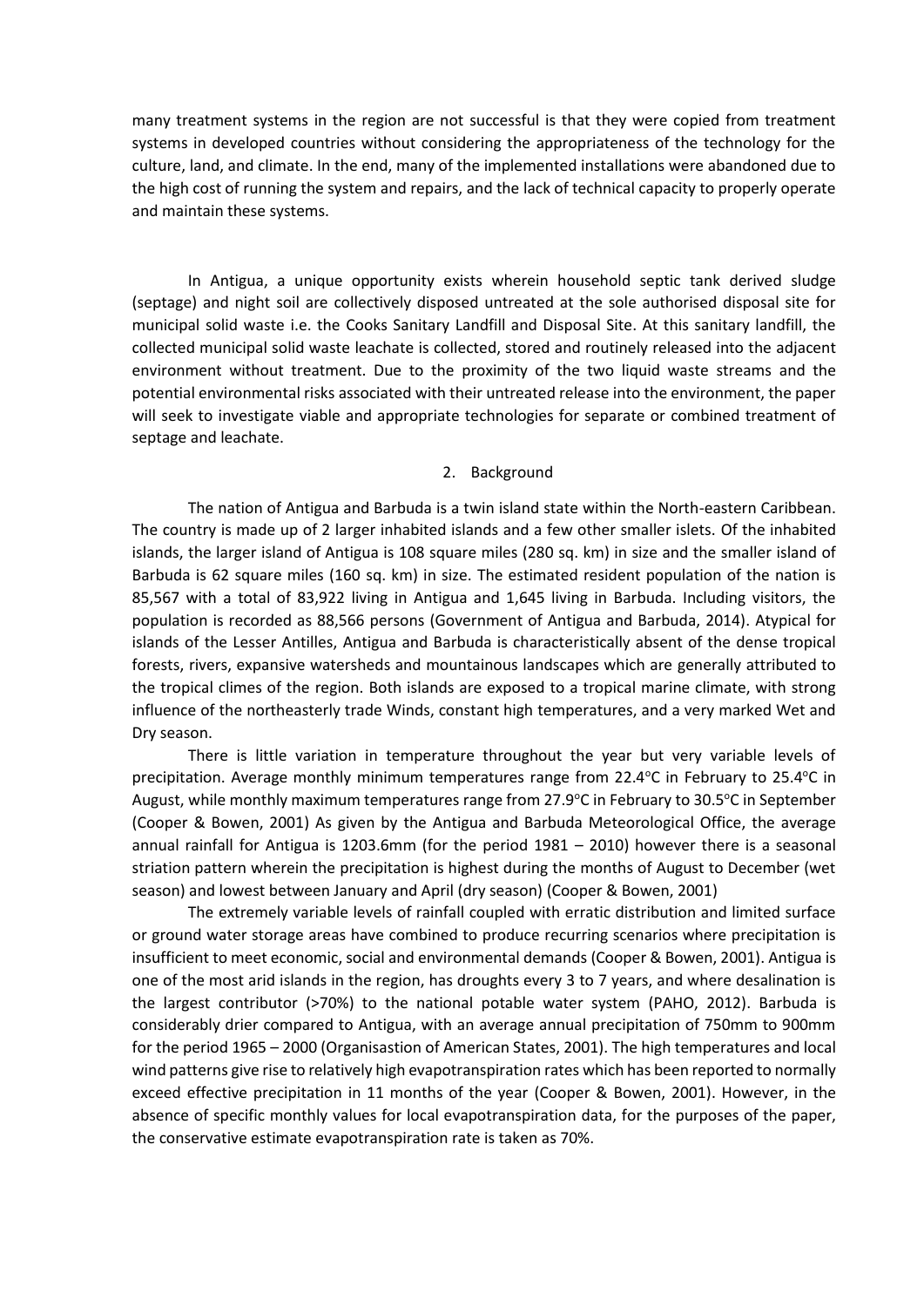The country is heavily dependent on tourism as the main driver of the economy, with estimates suggesting it accounts for between 60% (Cooper & Bowen, 2001) to 62.9% of the national GDP (World Travel and Tourism Council , 2014). According to the Pan American Health Organisation (PAHO), the per capita waste generation rate is given as 1.75kg/person/day with "evidence that the transient (tourist) population probably contributing to this generation rate" (PAHO, 2004). From records of the National Solid Waste Management Authority, the annual volumes of household waste and septage disposed in Antigua are captured in Table 1.

|      | <b>Waste Category</b> |          |  |
|------|-----------------------|----------|--|
| Year | Household             | Septage  |  |
|      | Waste (Tonnes)        | (Tonnes) |  |
| 2006 | 20518.94              | 12177.96 |  |
| 2007 | 20790.74              | 16908.18 |  |
| 2008 | 22964.02              | 16551    |  |
| 2009 | 22682.52              | 13312.44 |  |
| 2010 | 24272.3               | 10746.34 |  |
| 2011 | 22331.86              | 11387.32 |  |
| 2012 | 20918.78              | 13300.78 |  |
| 2013 | 20964.21              | 13862.65 |  |
| 2014 | 20909.04              | 15312.93 |  |

#### *Table 1. Waste received at the Cooks Sanitary Landfill and Civic Amenities Site*

Whereas the household waste is disposed of in the 2.43 hectare sanitary landfill cell, the septage is disposed of by burial in earthern pits or trenches at the adjacent unlined bulk waste dump site. The leachate generated from the decomposing household waste, though collected, is untreated as is the case for the septage and both waste streams eventually enter the swampland surrounding the disposal site.

#### 3. Methodology and Results

For the purpose of the paper, the term "Appropriate Technology" will be defined as technology that is affordable, and operable by the user and that reliably provides the needed degree of purification (UNEP, 1998a). As an extension of the affordability and operability criteria, consideration of the maintenance costs, consumables restocking costs, energy costs and land space requirements will be critical factors in the decision making process.

#### 3.1 Septage loads

Over the period 2010 to 2014, the annual volume of septage recorded as received for disposal in Antigua has been on the increase (Figure 1). The fluctuations of septage volumes within a year (2012) is illustrated in Figure 2 to establish the seasonal variations of waste flow rates. Apart from volumetric data, there is sparse data on the physical and chemical properties of the septage reaching the local disposal site. In the absence of such data, certain approximations had to be made for the design parameters (Table 2). Comparing literature data from the US EPA with regional data on the typical pollutant composition of septage, the design criteria was created using the upper values from the two characterisations.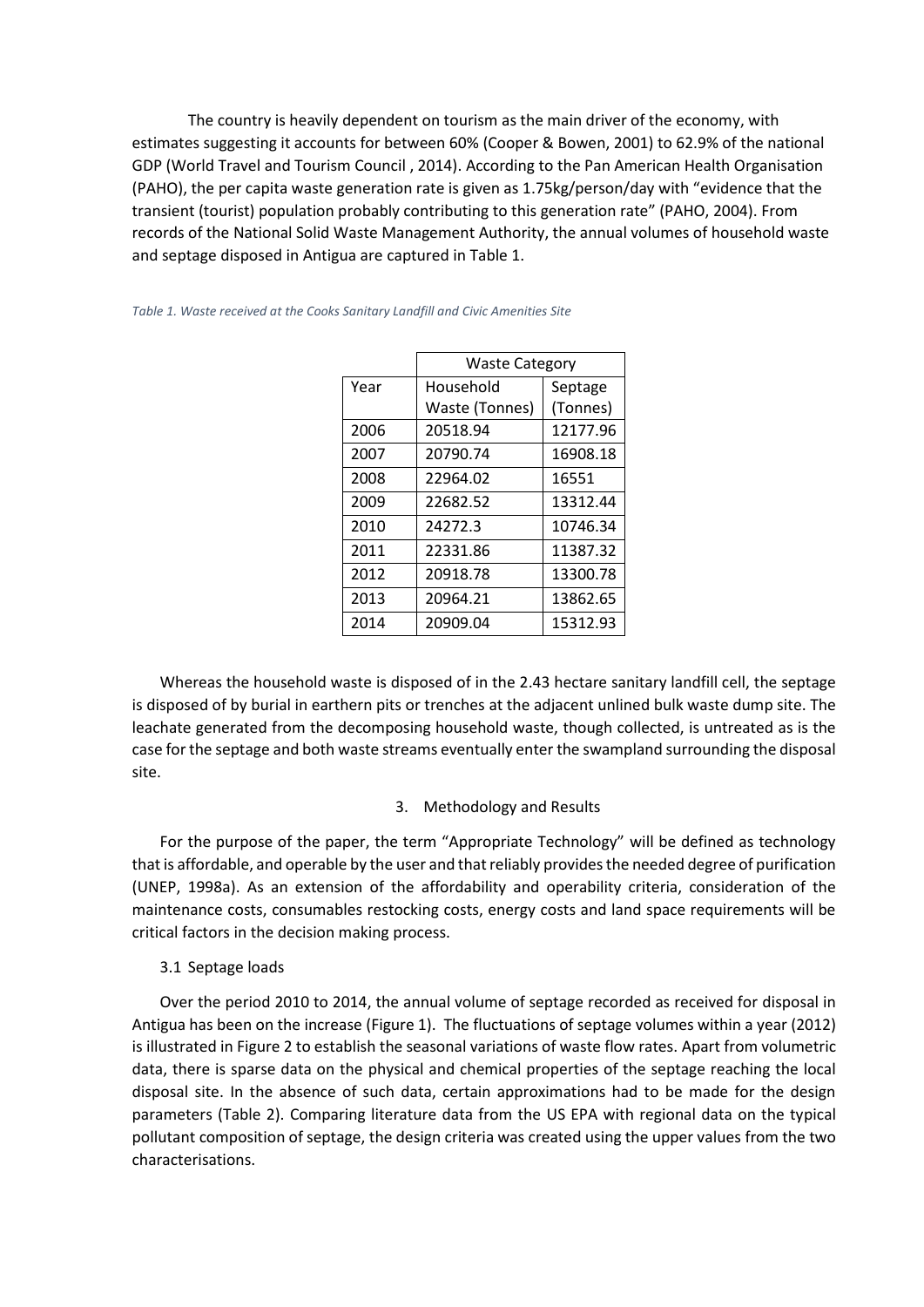

*Figure 1. Annual septage volumes for Antigua*



*Figure 2. Monthly septage disposal values*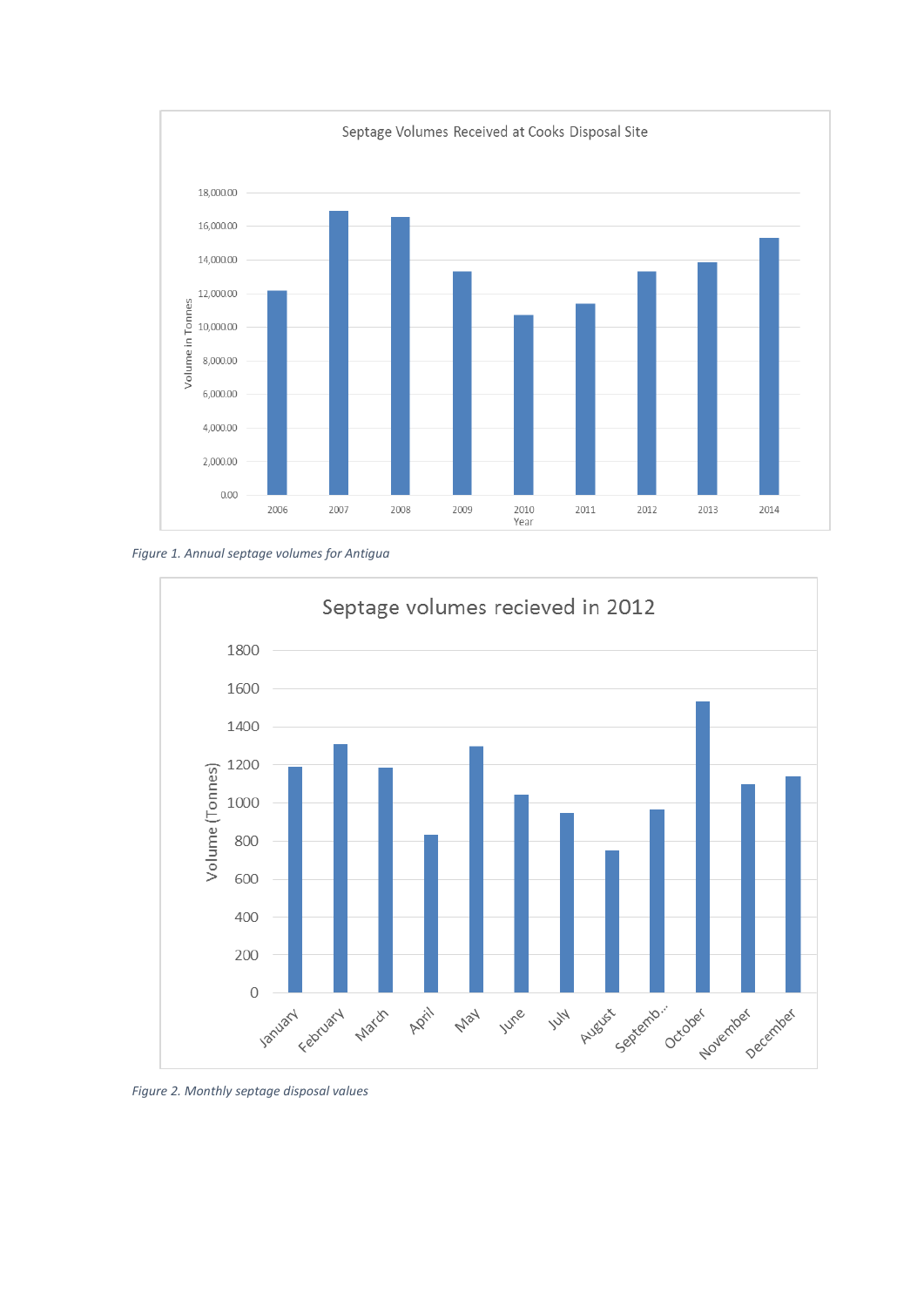| Septage Constituent                             | <b>Typical</b><br>Concentration <sup>1</sup> | <b>Typical Caribbean-</b><br>specific | Design Criteria<br>(mg/L) |
|-------------------------------------------------|----------------------------------------------|---------------------------------------|---------------------------|
|                                                 | (mg/L)                                       | Concentration <sup>2</sup>            |                           |
|                                                 |                                              | (mg/L)                                |                           |
| <b>Biochemical Oxygen Demand</b><br>(BOD)       | 6,500                                        | 5,000                                 | 6,500                     |
| Chemical Oxygen Demand<br>(COD)                 | 30,000                                       | 40,000                                | 40,000                    |
| Total Kjeldahl Nitrogen (TKN)                   | 600                                          | 700                                   | 700                       |
| Ammonia Nitrogen (NH3 - N)                      | 100                                          | Not stated                            | 100                       |
| <b>Total Phosphorus</b>                         | 210                                          | 300                                   | 300                       |
| Fats, oil, and grease                           | 5,600                                        | 7,500                                 | 7,500                     |
| Alkalinity                                      | 1,000                                        | Not stated                            | 1000                      |
| Total Solids (TS)                               | 34,000                                       | Not stated                            | 34000                     |
| <b>Total Volatile Solids (TVS)</b>              | 25,000                                       | Not stated                            | 25000                     |
| <b>Total Suspended Solids (TSS)</b>             | 15,000                                       | 25,000                                | 25000                     |
| <b>Total Volatile Suspended</b><br>Solids (VSS) | 9,000                                        | Not stated                            | 9000                      |

#### 3.2 Leachate Loads

**.** 

At the Cooks Sanitary Landfill, there are no records of neither the volume nor chemical composition of the landfill effluent. To estimate leachate production, consideration had to be given to rainfall totals, surface runoff, rainwater seepage and the landfill operational practices such as the size of the tipping face area, compaction equipment used and daily waste cover percentage etc.

In calculating leachate generation from a sanitary landfill, the degree of rainfall infiltration is considered the principle contributing factor (Fenn, Hanley, & Degare, 1975). In Antigua, the mean monthly precipitation ranges between 51.8mm and 149.4mm with an annual mean rainfall of 1,203.6mm. Evapotranspiration is conservatively taken as 70% of precipitation, which translates into an annual loss of 842.52mm per year to evapotranspiration. As a result, the annual effective rainfall is thus calculated as 361.08mm. For sensitivity purposes, the maximum annual effective rainfall possible during a year (precipitation equal to the maximum observed historical value) is calculated at 529.23mm.

The estimation of leachate flow was compiled using the formula (Government of Hong Kong, 2007):

# Leachate Generation = Runoff coefficient \* Operation Area \* Effective Rainfall

For the purposes of the paper it was assumed that the runoff coefficient for the landfill is 0.7 (i.e. 70% of surface water infiltrates into the leachate collection system). The operation area was given as

<sup>1</sup> U.S. EPA. 1984. Handbook: Septage treatment and disposal. EPA/625/6-84/009. Cincinnati, OH.

<sup>&</sup>lt;sup>2</sup> UNEP, 1998. Appropriate Technology for Sewage Pollution Control in the Wider Caribbean Region. CEP Technical Report No. 40. UNEP Caribbean Environment Programme, Kingston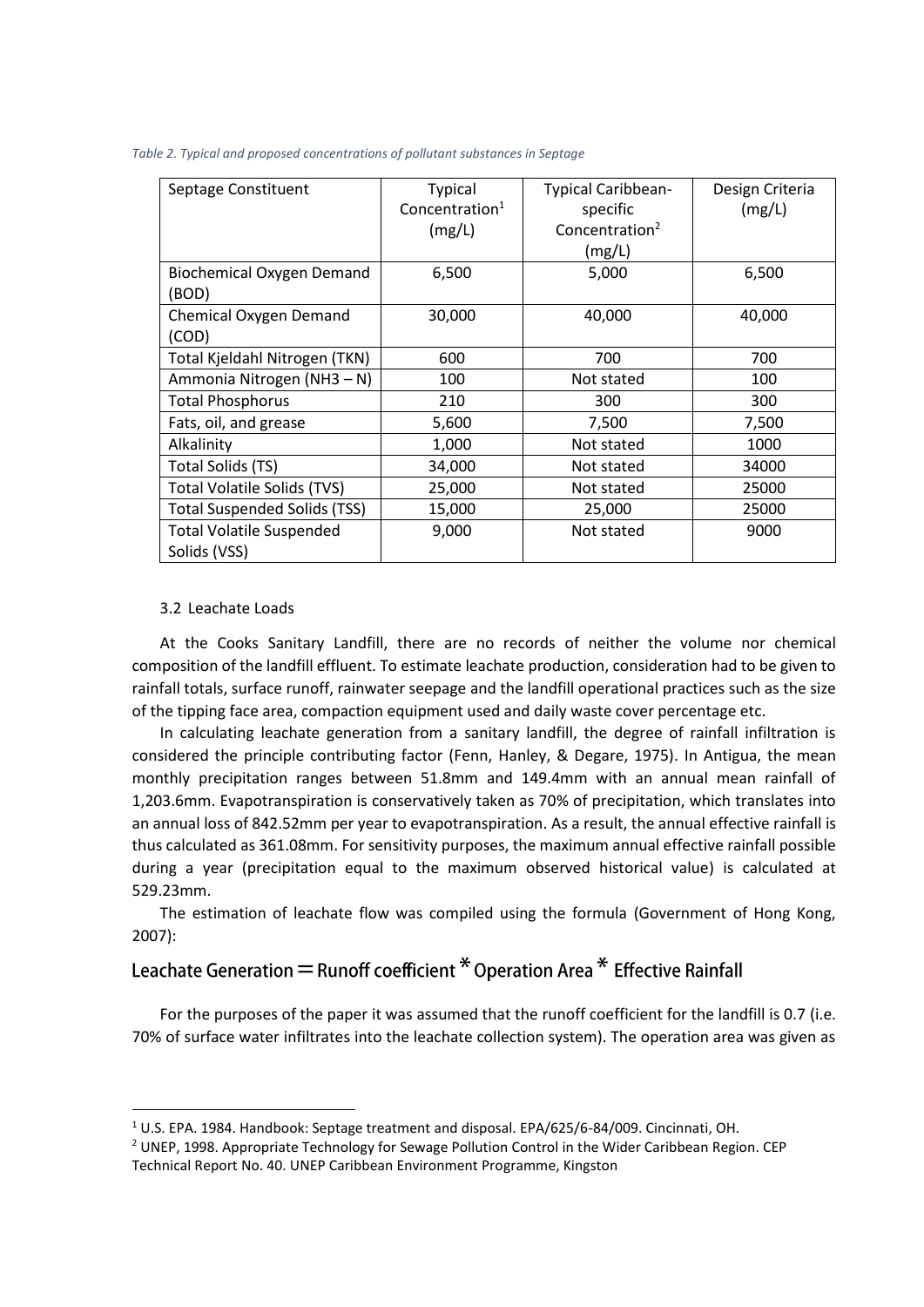15,600m2 per year<sup>3</sup>. As such, taking the maximum annual effective rainfall figure of 529.23mm into consideration, the volume of leachate projected is 5779.19m3

The only accessible data on leachate characteristics for Antigua were from two analyses in 2009 and one from 2010 to assess the composition of the stabilised leachate in the storage ponds (Table 3). That exercise was to facilitate an assessment prior to discharge of the leachate into the surrounding wetlands. To date, these were the only records where any analyses were completed prior to discharge. There are no records for the composition of fresh leachate from the landfill. As such the design value for the investigation (Table 3) was taken as an average of some extreme values for the composition of leachate developed through a review of technical literature (Meeroff & Teegavarapu, 2010)

|                                   | Analysis<br>from<br>3.6.09 | Analysis<br>from<br>19.6.09 | Analysis<br>from<br>10.5.10 | Design<br>Value |
|-----------------------------------|----------------------------|-----------------------------|-----------------------------|-----------------|
| pH                                | $7.96 -$<br>9.44           | $7.84 - 9.39$               | $7.9 - 9.0$                 | 7.5             |
| COD [mg/l]                        | $47.1 -$<br>64.8           |                             |                             | 10,300          |
| $BOD5$ [mg/l]                     | $0 - 33$                   |                             | $22 - 35$                   | 4,000           |
| Ammonia-N [mg/l]<br>TKN (mg/l)    |                            |                             |                             | 830             |
| PO4-P [mg/l]<br>Phosphates (mg/l) |                            | $0 - 12.7$                  | $0.09 -$<br>2.75            |                 |
| TSS (mg/l)                        | $6 - 120$                  |                             |                             | 840             |
| Lead $[\mu g/I]$                  |                            |                             |                             | 0.1             |
| Conductivity (µS/cm)              | $1.15 -$<br>4.56           |                             |                             | 13,100          |
| DO(mg/l)                          | $0.0 - 9.9$                |                             |                             |                 |
| Nitrate (mg/l)                    |                            | $0 - 17.1$                  | $8.4 - 29.8$                |                 |

| Table 3.Concentration of pollutants in stabilised Antiguan leachate, design values for future projections |  |  |  |  |
|-----------------------------------------------------------------------------------------------------------|--|--|--|--|
|                                                                                                           |  |  |  |  |

#### 3.3 Effluent Limits

**.** 

Antigua and Barbuda has no established effluent quality criteria for effluent discharge to the sea, but adopts regional standards. In 1998, the Caribbean Environmental Health Institute (CEHI) suggested new regional guidelines (Table 4) for effluent quality including discharge limits for ecologically sensitive areas<sup>4</sup>. Considering the potential application of treated wastewater for some degree of reuse, the US EPA guidelines were also considered.

<sup>3</sup> Using a 20m \* 15m area as the weekly Tipping Face.

<sup>4</sup> Areas susceptible to degradation or destruction by human activities, due to inherent and/or unique environmental characteristics and/or a fragile biological or ecological situation.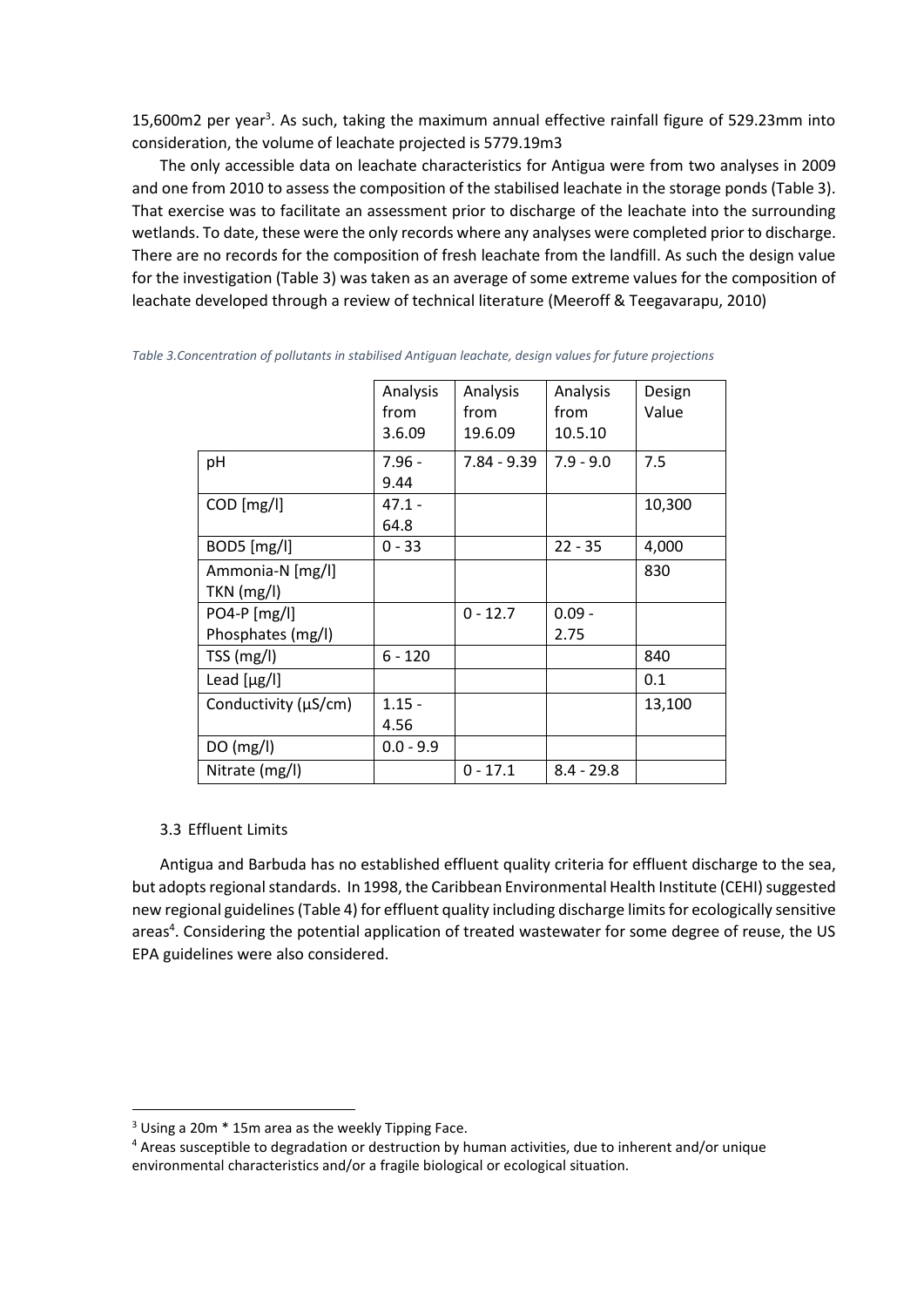|  |  | Table 4. Parameters and standards for domestic and industrial wastewater discharges (Adapted from UNEP, 1998) |
|--|--|---------------------------------------------------------------------------------------------------------------|
|--|--|---------------------------------------------------------------------------------------------------------------|

| Parameter                                  | <b>CEHI Standard for Non-</b><br><b>Sensitive Waters</b> | <b>CEHI Standard for Sensitive Waters</b>                                           | US EPA Standard for<br><b>Restricted Urban reuse</b> |
|--------------------------------------------|----------------------------------------------------------|-------------------------------------------------------------------------------------|------------------------------------------------------|
| Total<br>Suspended<br>Solids               | 100 mg/L                                                 | 30 mg/L                                                                             | $<$ 30mg/L                                           |
| Biochemical<br>Oxygen<br>Demand (5<br>day) | 150 mg/L                                                 | 30 mg/L                                                                             | $<$ 30mg/L                                           |
| COD                                        | 300 mg/L                                                 | 150 mg/L                                                                            |                                                      |
| Faecal<br>Coliform                         | No standard<br>established                               | 43 MPN/100 mL in shellfish harvesting<br>areas<br>200 MPN/100 mL in all other areas | < 200 MPN/100mL                                      |
| Total<br>Inorganic<br>Nitrogen             | No standard<br>established                               | 10 mg/L in nutrient sensitive waters                                                |                                                      |
| Soluble<br>Phosphorus                      | No standard<br>established                               | 1 mg/L in nutrient sensitive waters                                                 |                                                      |
| рH                                         | 6 to 10                                                  | 6 to 10                                                                             | 6 to 9                                               |
| Fats, Oils,<br><b>And Greases</b>          | 50 mg/L                                                  | $2$ mg/L                                                                            |                                                      |
| Ammonia as<br>N                            | No standard<br>established                               | $5$ mg/L                                                                            |                                                      |
| <b>Total Chlorine</b><br>Residual          | No standard<br>established                               | $0.1$ mg/L                                                                          | $1$ mg/L                                             |
| Floatables                                 | No visible floatables                                    | No visible floatables                                                               |                                                      |

### 4. Discussion

As a result of the unavailability of locally specific data on the physiochemical characteristics of both leachate and Septage in Antigua, certain assumptions and approximations had to be made in conducting this exercise. The literature data used for the design values in the preceding sections, could be significantly different from the local scenario. Furthermore, in the case of Septage arriving at the Cooks Disposal Site, it is expected that even between loads arriving by vacuum tank, the composition would show great variability. The septage variability could be attributed to differences between household sizes, septic tank construction, pumping frequency, users' water usage habits etc. For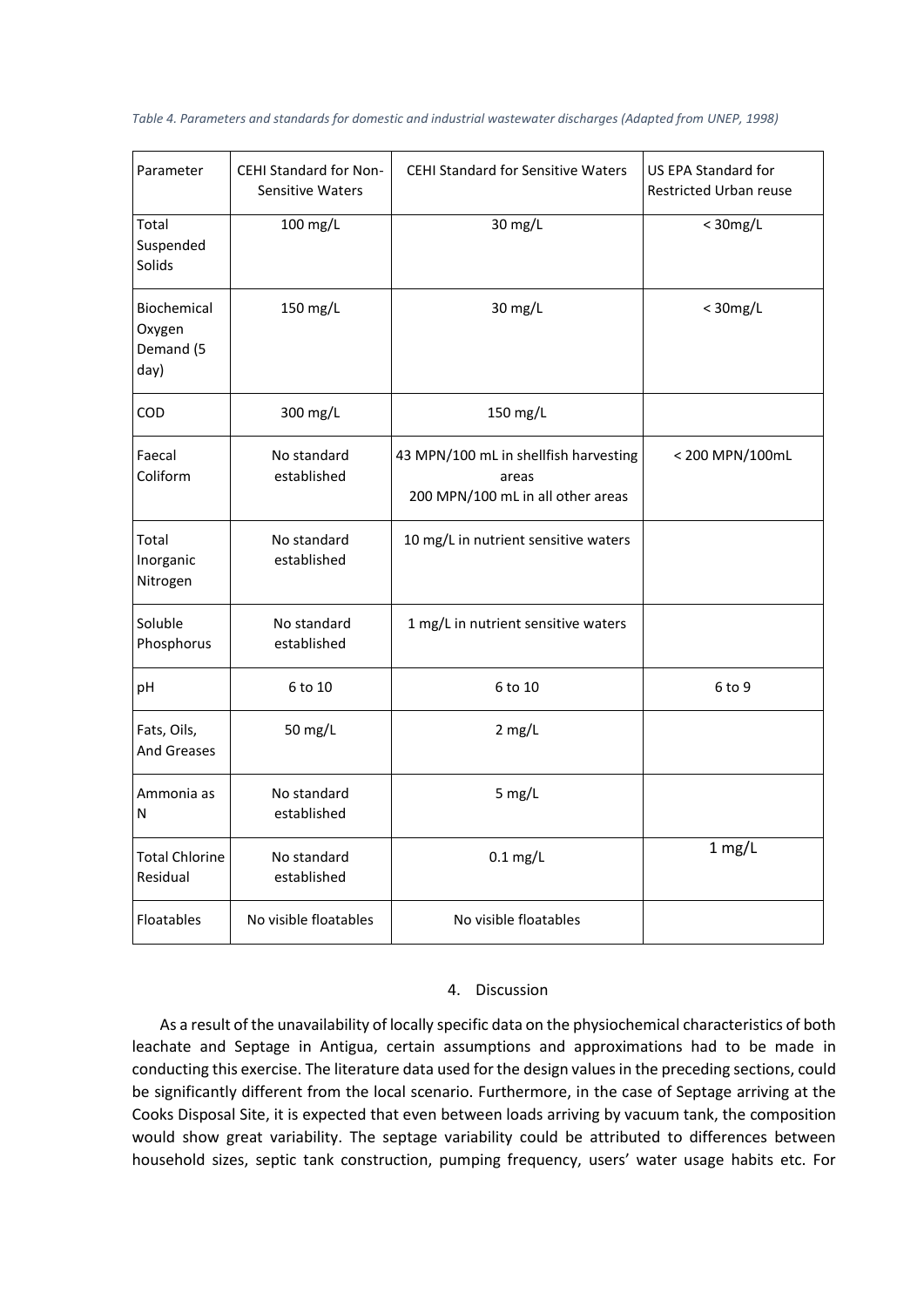leachate, the variability could be attributed to waste age, waste composition, compaction rates, climatic changes and temperature. It must therefore be noted that even with the best guess approximations sourced from literature reviews and case studies, the site specificity and temporal specific of each locale, would imply that the calculations and projections can only be used as approximations of actual conditions.

In considering options for treatment, the local dynamics of climate, social economics, availability of human resources, replicability, and general "appropriateness" were the considered factors. The proposed technologies and processes have been detailed in Table 5 below. For the proposed combined treatment processes, reference was made to work done in Taiwan to examine the treatment efficiency of anaerobic digesters (Lin, Bian, & Chou, 1998) and the suitability of using a UASB reactor (Lin, Chang, & Chang, 1999). For all proposed options the treatment efficiency is obviously dependent on the initial influent quality and composition.

|                               | <b>Treatment Process</b>                                                                                                                | Advantages                                                                                                                                                                                                                                                                            | Disadvantages                                                                                                                                                                                                                                                |
|-------------------------------|-----------------------------------------------------------------------------------------------------------------------------------------|---------------------------------------------------------------------------------------------------------------------------------------------------------------------------------------------------------------------------------------------------------------------------------------|--------------------------------------------------------------------------------------------------------------------------------------------------------------------------------------------------------------------------------------------------------------|
|                               | Evaporation: use of<br>shallow lined ponds<br>to reduce liquid<br>volume.                                                               | • Great for arid regions like<br>Antigua with high<br>evapotranspiration rates<br>• Efficient on COD<br>• Efficient on Ammonia<br>• Efficient on inorganics                                                                                                                           | • Post treatment of<br>residuals required<br>• Large space requirement                                                                                                                                                                                       |
| Individual Leachate Treatment | Re-circulation:<br>reinject the<br>leachate back into<br>the landfill                                                                   | • One of least expensive<br>options<br>• Rumoured to be the<br>initially proposed option<br>for Antigua in the landfill<br>design stages<br>• Efficient on COD<br>• Efficient on BOD <sub>5</sub><br>• Efficient on Ammonia<br>• Efficient on inorganics<br>• Small space requirement | • Efficiency is dependent<br>on initial leachate quality<br>• Performance is highly<br>variable and site specific<br>• Post treatment may be<br>required                                                                                                     |
|                               | Aerated Lagoon,<br><b>Extended Aeration:</b><br>use of mechanical<br>aerators to create a<br>mixed culture<br>microbial<br>environment. | • Used at the sanitary<br>landfill site in the<br>neighbouring island of St.<br>Lucia.<br>• Efficient for BOD <sub>5</sub><br>• Relatively rapid treatment<br>(>90% removal of BOD <sub>5</sub> in<br>6-8 hours)<br>· Minimal odour concerns                                          | • Treatment performance<br>is highly variable and may<br>require pre-treatment<br>· Does not address bio-<br>toxics<br>• Potentially large sludge<br>• production<br>• Potentially large energy<br>requirements<br>• Does not address TDS or<br>conductivity |

*Table 5. Options for treatment of municipal solid waste landfill leachate and septage for Antigua. Adapted from (Meeroff D, 2010) and (US EPA,1984)*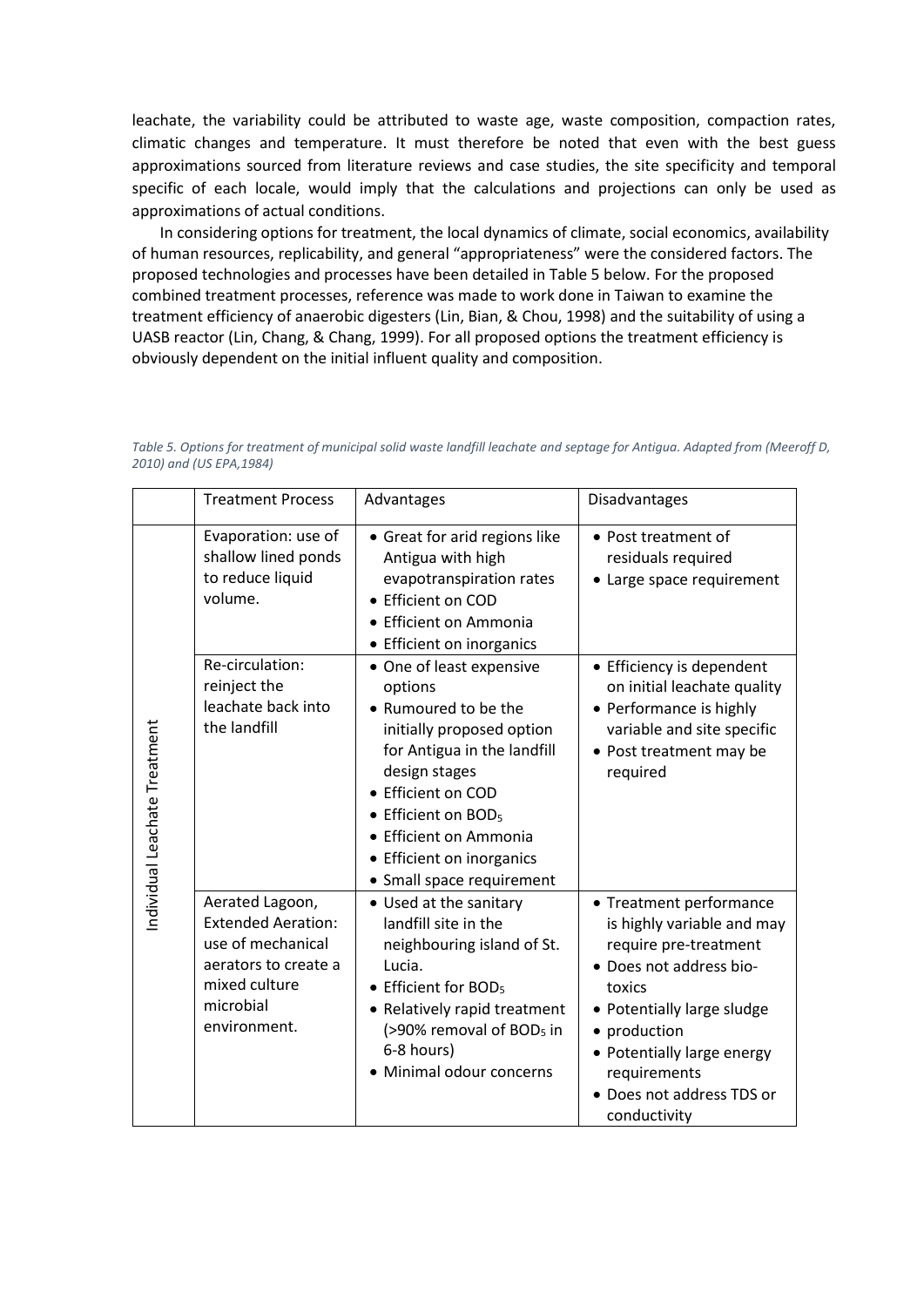|                                               | Lime/coagulant pre-<br>treatment &<br><b>Activated Sludge</b> | Lime pre-treatment can be:<br>• Efficient on COD<br>• Efficient on inorganics<br>• Efficient on TSS<br>• Disinfectant<br>• Effective in reducing<br>biotoxic substances<br>Activated sludge systems can<br>be:<br>• Effective on removal of<br>BOD, nutrients and<br>ammonia | Lime pre-treatment can be:<br>• Efficient on COD<br>• Efficient on inorganics<br>• Efficient on TSS<br>• Some disinfection<br>action<br>Activated sludge systems<br>can exhibit:<br>• Longer aeration times<br>(energy demand)<br>• Fluctuating leachate<br>quantity and quality<br>can affect<br>performance<br>• Excess sludge<br>production |
|-----------------------------------------------|---------------------------------------------------------------|------------------------------------------------------------------------------------------------------------------------------------------------------------------------------------------------------------------------------------------------------------------------------|------------------------------------------------------------------------------------------------------------------------------------------------------------------------------------------------------------------------------------------------------------------------------------------------------------------------------------------------|
|                                               | Lime Stabilisation                                            | • Low capital costs<br>• Simple technology<br>• Potential pathogen<br>reduction<br>• May reduce nitrogen<br>concentration                                                                                                                                                    | • High pH effluent<br>• No reduction of organics<br>• Increased sludge<br>production                                                                                                                                                                                                                                                           |
| Individual Septage Treatment                  | <b>Activated Sludge</b>                                       | • Relatively low capital costs<br>• Technology in use locally<br>at package plants<br>• Relatively easier to<br>operate compared to<br>anaerobic treatment<br>• Produce an odourless,<br>stable residual that is easy<br>to dewater                                          | • Potential foaming<br>problems.<br>• Energy requirements for<br>aeration                                                                                                                                                                                                                                                                      |
|                                               | Anaerobic digestion<br>and aeration of<br>effluent            | • Smaller footprint<br>• Production of methane<br>gas<br>• Poor quality supernatant<br>after the anaerobic phase<br>can be addressed by the<br>aeration phase                                                                                                                | • Relatively high capital<br>costs<br>• Sensitive to upsets                                                                                                                                                                                                                                                                                    |
|                                               | Coagulation of<br>leachate &<br><b>Activated Sludge</b>       | • Combined waste streams<br>to improve the economy<br>of scale                                                                                                                                                                                                               | • Large footprint<br>• Energy requirements for<br>aeration                                                                                                                                                                                                                                                                                     |
| Combined Treatment of<br>Leachate and Septage | Upflow anaerobic<br>sludge blanket                            | • Combined waste streams<br>to improve the economy<br>of scale                                                                                                                                                                                                               | • Ammonia content of the<br>leachate can affect<br>removal rates of total<br>COD, soluble COD, total<br>solids, and volatile solids<br>(Lin, C.Y., 2000)                                                                                                                                                                                       |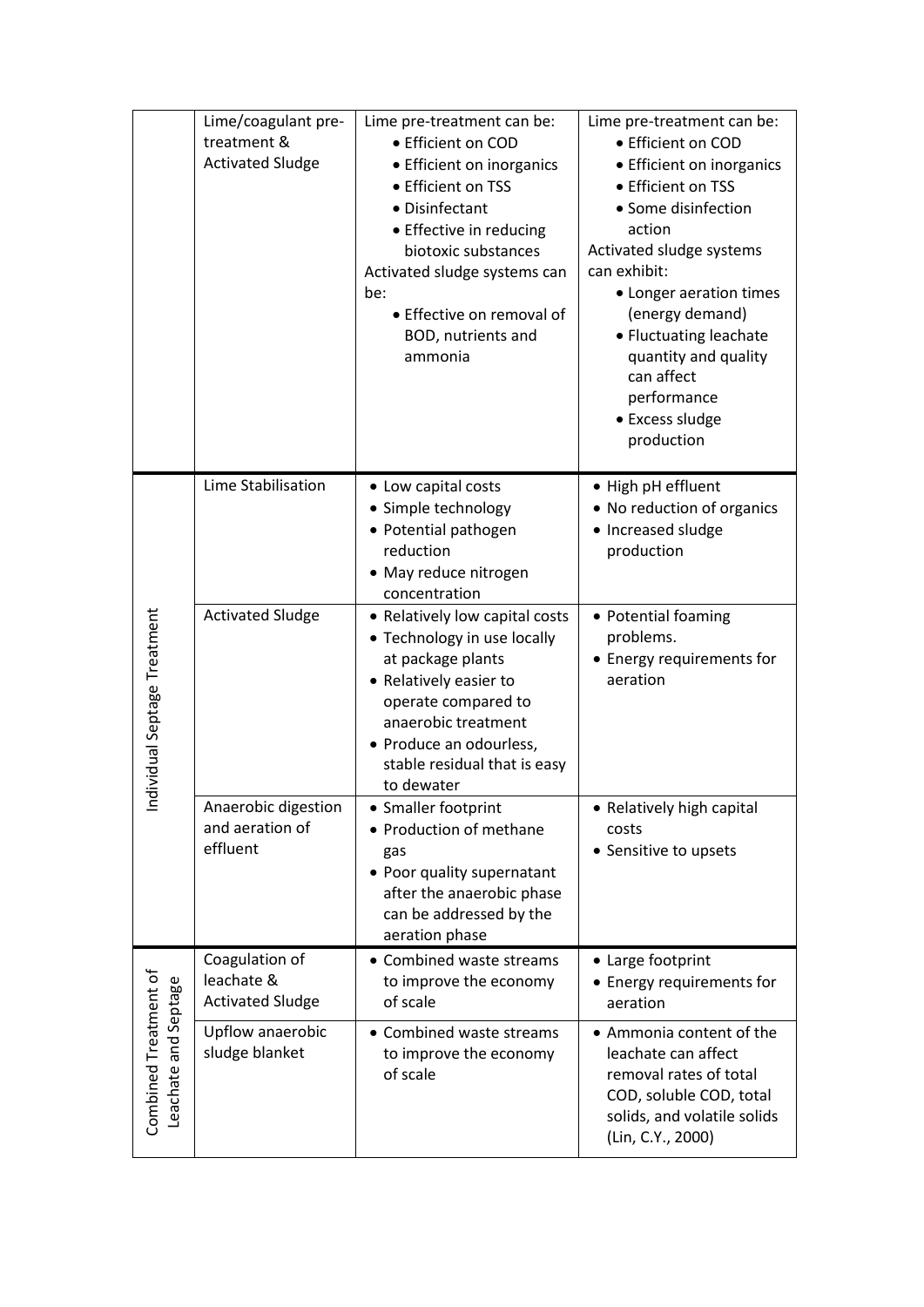#### 5. Conclusion

As a small island developing state, Antigua is faced with the challenges of increasing standard of living, increases in populations and industries such as tourism and a resultant increase in liquid waste generation. The proposals detailed in the paper are a combination of low cost, low technology, or otherwise viable options for individual or combined treatment of Leachate and Septage at the local disposal site. Of the proposed treatment processes, the options with the greatest likelihood of success will be the options most compatible with the island's climatic and socio economic nuances. The viability of any option or combination thereof, will have to be addressed by a subsequent feasibility analysis which was beyond the scope of this paper. In conjunction with the future feasibility analysis, expansion of the design criteria could include utilising renewable energy (such as solar or wind powered aerators) for subsequent consideration of energy balance in the feasibility assessment.